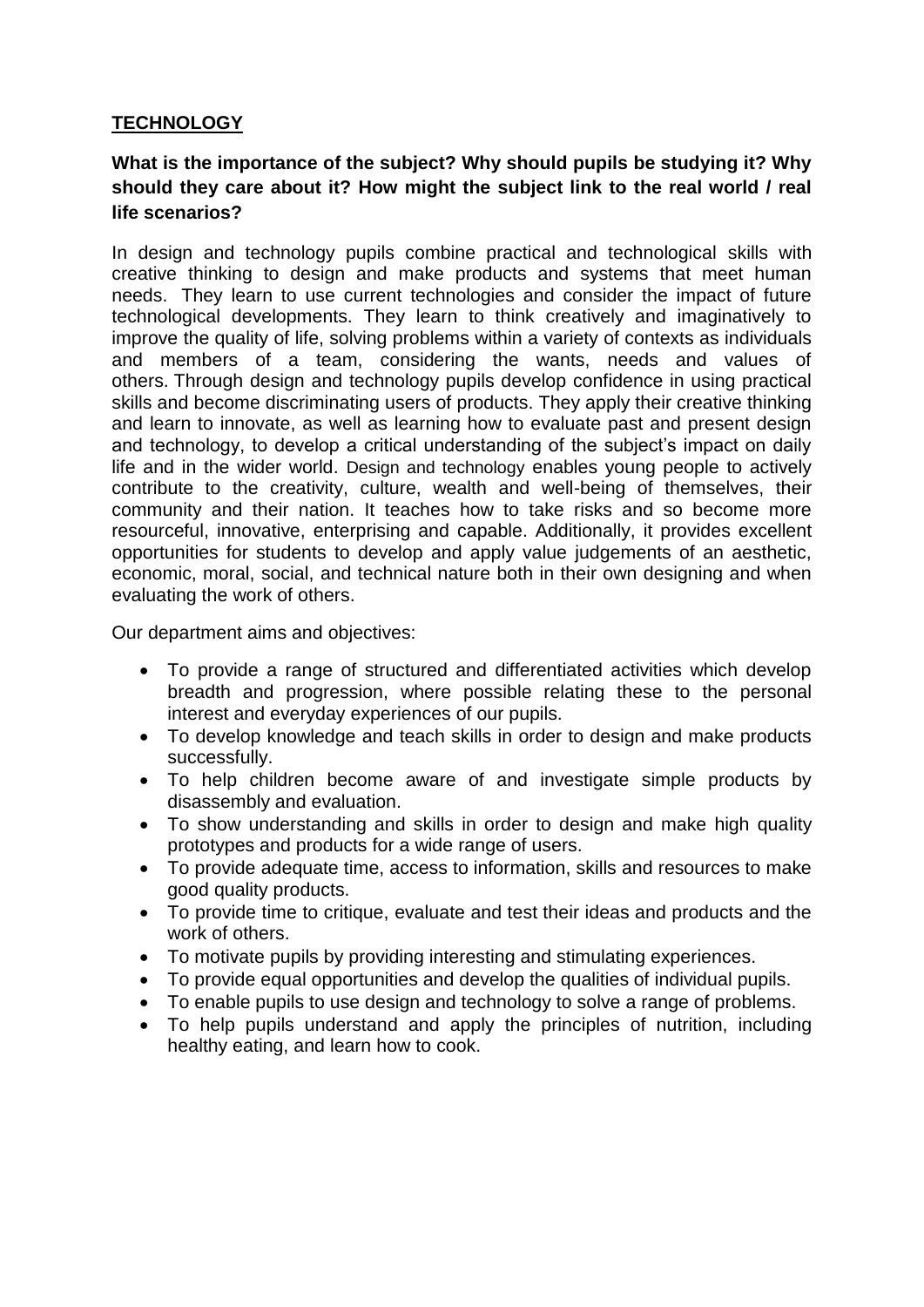# **What are the key concepts or big ideas underpinning the subject?**

Pupils will acquire a broad range of subject knowledge and draw on disciplines such as:

- Designing
- Research analysis
- Product specifications
- Development of ideas
- Model making
- CAD/CAM (computer aided design/manufacture)
- Practical tasks
- Evaluating
- Subject specific vocabulary
- Industrial processes including sustainability
- Companies and designers
- Links to maths and science

**What topics will the pupils be studying in each year group?** In Years 7, 8 and 9 pupils experience all areas of technology through a carousel system. Time is spent in each of the four areas: food; resistant materials, product design and electronics; graphics with CAD/CAM (computer aided design and manufacture) and textiles. In Year 10 and Year 11 pupils may be working on one of our GCSE courses in Design and Technology or Hospitality and Catering. In Year 12 and Year 13 pupils may opt for an A-level in Product Design.

Topics studied in each year:

| <b>Topics</b>     | <b>RM/PD</b>  | <b>Graphics</b>                         | <b>Textiles</b>       | Catering                                                                                                          |
|-------------------|---------------|-----------------------------------------|-----------------------|-------------------------------------------------------------------------------------------------------------------|
| Year 7            | Spinning tops | CAD/CAM<br>introduction                 | Superhero<br>masks    | <b>Muesli</b><br><b>Fruit Salad</b><br><b>Pizza Swirls</b><br><b>Scones</b><br><b>Beef Curry</b><br>Pasta         |
| Year <sub>8</sub> | Bird box      | together<br>Slot<br>2D<br>toy<br>design | Mini monsters         | <b>Savoury Rice</b><br><b>Vegetable Soup</b><br>Chilli<br><b>Thai Green Curry</b><br><b>Fish Cakes</b><br>Fajitas |
| Year 9            | Desk tidy     | <b>Solidworks</b>                       | <b>Travel cushion</b> | Lasagne<br><b>Cottage Pie</b><br><b>Spring Rolls</b><br>Quiche<br><b>Chicken Tagine</b>                           |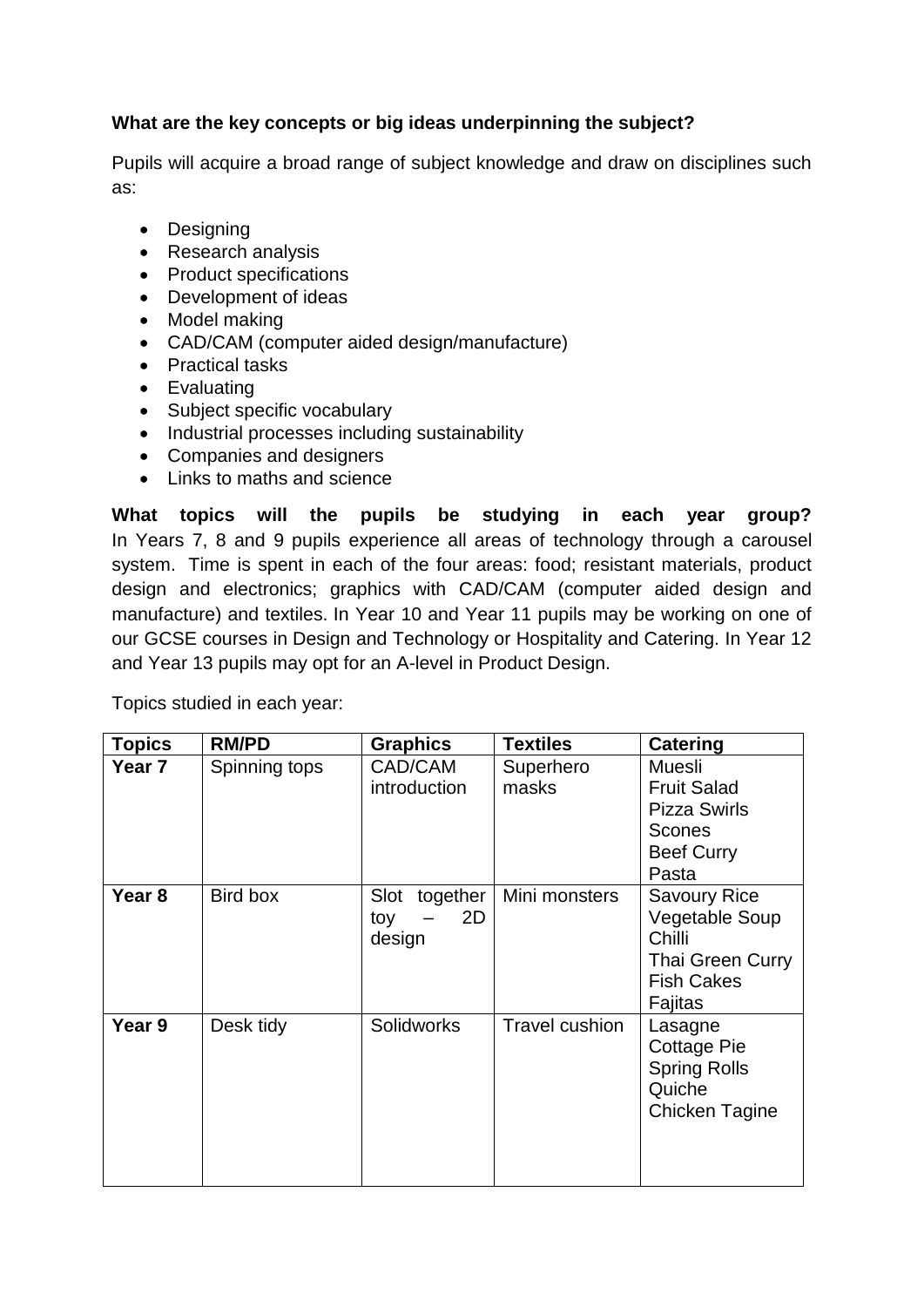| Year 10 | Mini lighting unit        | Graphics          | <b>Textiles</b><br>work | Pastry types                |
|---------|---------------------------|-------------------|-------------------------|-----------------------------|
|         | project<br>for<br>a       | work<br>at        | <b>GCSE</b><br>at<br>is | shortcrust,                 |
|         | client                    | <b>GCSE</b><br>is | incorporated            | choux,<br>rough             |
|         | <b>Biomimicry</b>         | incorporated      | RM/PD<br>into           | puff. Roux based            |
|         | project                   | RM/PD<br>into     | project<br>work         | sauces                      |
|         | Focused                   | work<br>project   | and theory.             | &<br>béchamel               |
|         | practical tasks           | and theory.       |                         | veloute. Eggs               |
|         |                           |                   |                         | gelatinisation              |
|         | Theory including:         |                   |                         | quiche,                     |
|         | Robotics,                 |                   |                         | meringues, pane.            |
|         | automation and            |                   |                         | Complex meat &<br>fish      |
|         | production in             |                   |                         | cookery.<br>Decorated cakes |
|         | industry;                 |                   |                         | - swiss roll, all in        |
|         | Production                |                   |                         | method,<br>one              |
|         | techniques and            |                   |                         | creaming,                   |
|         | $systems -$               |                   |                         | <b>Rich</b><br>genoise.     |
|         | automation;               |                   |                         | yeast dough<br>&            |
|         | Enterprise;               |                   |                         | breads.                     |
|         | Market pull and           |                   |                         | Cheesecake,                 |
|         | technology push;          |                   |                         | mousse<br>using             |
|         | Sustainability<br>and the |                   |                         | gelatine.<br>Fresh          |
|         | environment;              |                   |                         | Fresh<br>pasta.             |
|         | Planned                   |                   |                         | custard.                    |
|         | obsolescence;             |                   |                         |                             |
|         | Renewable and             |                   |                         |                             |
|         | non-renewable             |                   |                         |                             |
|         | resources;                |                   |                         |                             |
|         | Energy; Modern            |                   |                         |                             |
|         | materials; Smart          |                   |                         |                             |
|         | materials;                |                   |                         |                             |
|         | Composite                 |                   |                         |                             |
|         | materials;                |                   |                         |                             |
|         | <b>Technical</b>          |                   |                         |                             |
|         | <b>Textiles; Material</b> |                   |                         |                             |
|         | properties; The           |                   |                         |                             |
|         | six Rs; Tools,            |                   |                         |                             |
|         | equipment and             |                   |                         |                             |
|         | processes;                |                   |                         |                             |
|         | Quality control;          |                   |                         |                             |
|         | How materials             |                   |                         |                             |
|         | are cut shaped            |                   |                         |                             |
|         | and formed to a           |                   |                         |                             |
|         | tolerance                 |                   |                         |                             |
|         |                           |                   |                         |                             |
|         |                           |                   |                         |                             |
|         |                           |                   |                         |                             |
|         |                           |                   |                         |                             |
|         |                           |                   |                         |                             |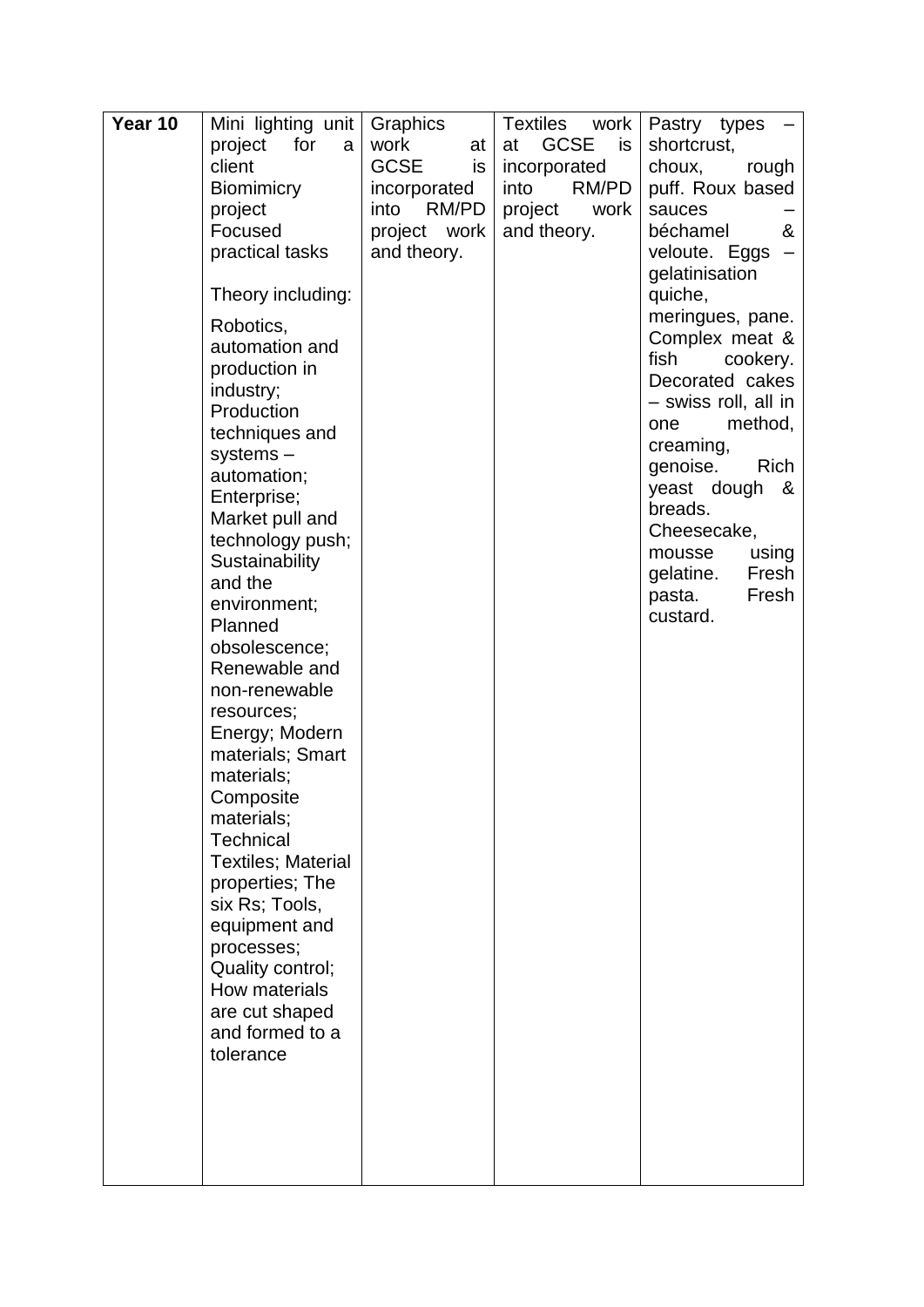| Year 11 | Non-examination                                                                                                                                                                                                                                                                                                                                                                  | Graphics                                     | Textiles<br>work               | Mock CA. mock                                                                                                    |
|---------|----------------------------------------------------------------------------------------------------------------------------------------------------------------------------------------------------------------------------------------------------------------------------------------------------------------------------------------------------------------------------------|----------------------------------------------|--------------------------------|------------------------------------------------------------------------------------------------------------------|
|         | assessment                                                                                                                                                                                                                                                                                                                                                                       | work<br>at                                   | <b>GCSE</b><br>is<br>at        | practical<br>exam.                                                                                               |
|         |                                                                                                                                                                                                                                                                                                                                                                                  | <b>GCSE</b><br>is                            | incorporated                   | Two course meal                                                                                                  |
|         | Theory including:                                                                                                                                                                                                                                                                                                                                                                | incorporated                                 | RM/PD<br>into                  | dishes                                                                                                           |
|         | Surface<br>treatments and<br>finishes;<br>Investigate,<br>analyse and<br>evaluate the<br>work of past and<br>present<br>designers/<br>companies;<br>Isometric and<br>perspective<br>designs;<br>Exploded<br>diagrams;<br>Working<br>drawings;<br>Computer-based<br>tools; Modelling;<br>Planning the<br>cutting of<br>materials to<br>minimize waste;<br>Scales of<br>production | into<br>RM/PD<br>project work<br>and theory. | project<br>work<br>and theory. | deboning<br>chicken,<br>portioning,<br>accompaniments,<br>garnish,<br>portion<br>control.<br>Theory<br>for Exam. |

The A-level includes mini projects (model making and biomimicry), maths in Product Design, a non-examination assessment and theory including:

Materials and their applications

Technology and cultural changes

Critical analysis and evaluation

Accuracy in design and manufacture

Responsible design

Forming, redistribution and addition processes

Health and safety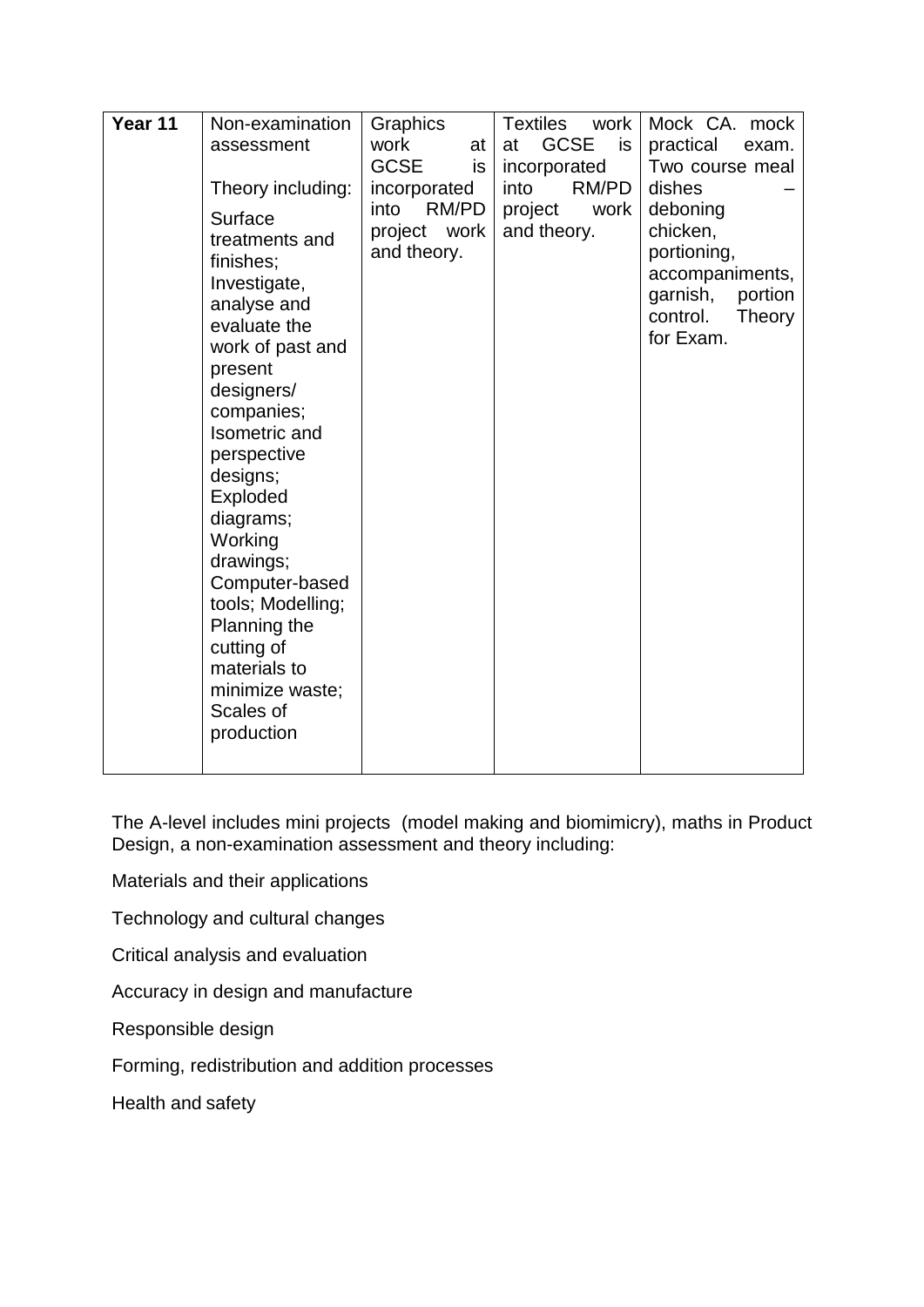#### **What key capacities/skills will the pupils develop?**

Skills and qualities developed from studying design technology:

### • **Technical ability**

You may need particular technical skills and specialist knowledge of how things work or need to be designed and built.

### • **Problem solving**

Some jobs particularly require problem solving skills and creative thinking to recognise problems and their causes, to identify a range of possible solutions and then assess and decide the best way forward. To do this, you often need to work as a team so being a good *collaborator* is essential.

#### • **Organisation**

You'll need to be able to plan and schedule work. This could include being able to prioritise what needs to be done and by when.

### • *Communication*

If your job requires verbal communication, you may need to write or give speeches and presentations. For jobs which require written communication skills, you will need to write clearly and convincingly – you could be producing or dealing with legal documents or writing articles for a newspaper. You may also require good listening skills, the ability to negotiate, or to be persuasive.

#### • **Creativity**

You may need specific artistic or design skills for a job, or you may need to draw on a good imagination to come up with creative solutions to business challenges.

#### • **Business management**

Some jobs require a good understanding of how businesses work and the management skills to help the business run smoothly and succeed.

#### • **Analytics**

You'll be collecting and examining information in detail to arrive at a solution, to answer a key question or make an informed decision.

#### • **Customer service**

Any job which involves contact with customers and the public requires good customer service skills. Whether it's on the phone or face-to-face it's important to be able to make customers feel welcome, to be polite and listen. Interacting with people involves a good *understanding* of human nature and involves displaying a *positive*  attitude.

#### • **Discipline and** *determination*

You need to know and do what is expected of you. This ranges from organising yourself and being on time, to being responsible. Some jobs need particular skills that require personal discipline and *determination* such as being able to persevere with the task and plans until you accomplish them, or following strict procedures.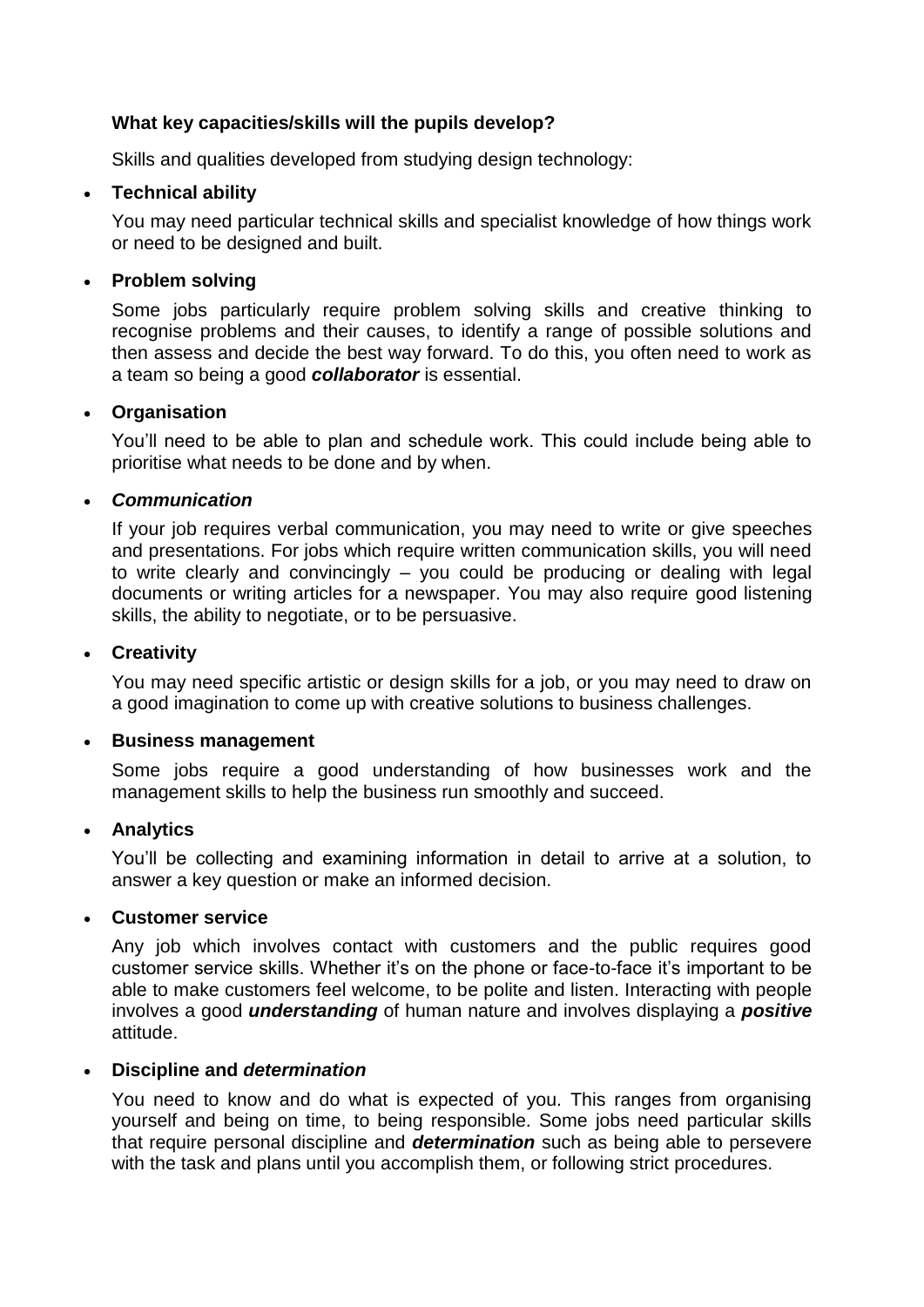#### *Independent investigation*

You need to be able to work by yourself to carry out research when developing your themes and ideas. You also need to investigate key products and important designers. There are opportunities to do this in class but also through homework activities.

Pupils will have opportunities to:

- develop realistic outcomes to assignments
- take increasing responsibility for their own work
- critically evaluate their work and the work of others and suggest **improvements**
- work individually and in teams, groups, partners or pairs
- work with a range of materials and to use them appropriately
- use a variety of tools safely and correctly
- communicate ideas in a variety of ways
- develop skills and apply knowledge and experience when working on an assignment
- develop the ability to solve problems
- research and record relevant information where appropriate
- examine and evaluate

## **How are the pupils learning and being assessed in this subject? How does the subject support the learning of all pupils?**

Pupils are learning through a wide variety of different tasks following and responding to specific situations.

Teaching material is versatile to suit the students' needs. At KS3 work booklets are used and differentiated material supports the learning (teacher support, personal individual tasks, step by step guides, visual examples, using IT etc). Extension tasks are available for stretch and challenge to reinforce higher level skills in both design and practical situations. All students are encouraged to develop higher order thinking skills through constructive, analytical, comparative and evaluative tasks. KS4 and KS5 pupils follow a specific chosen individual project (NEA – non-examination assessment) along with completing their own theory books for revision. KS3 curriculum content and assessment reflect specifications weighting at KS4, however we have designed programmes of study that extend and deepen students' knowledge skills and understanding. Theory work is taught alongside relevant practical skills.

Pupils work at KS3 is assessed by teacher (effort grade & /10), self and peer assessment along with QUACK (Quality, Use of process, Accuracy, Creativity, Knowledge).

At KS4/5 work is assessed in line with exam board mark schemes and criteria. Individual pupil profile sheets are used to monitor non examination assessment (NEA). SITS (Strengths, Improvements, Targets, Student Comments) are used across the department.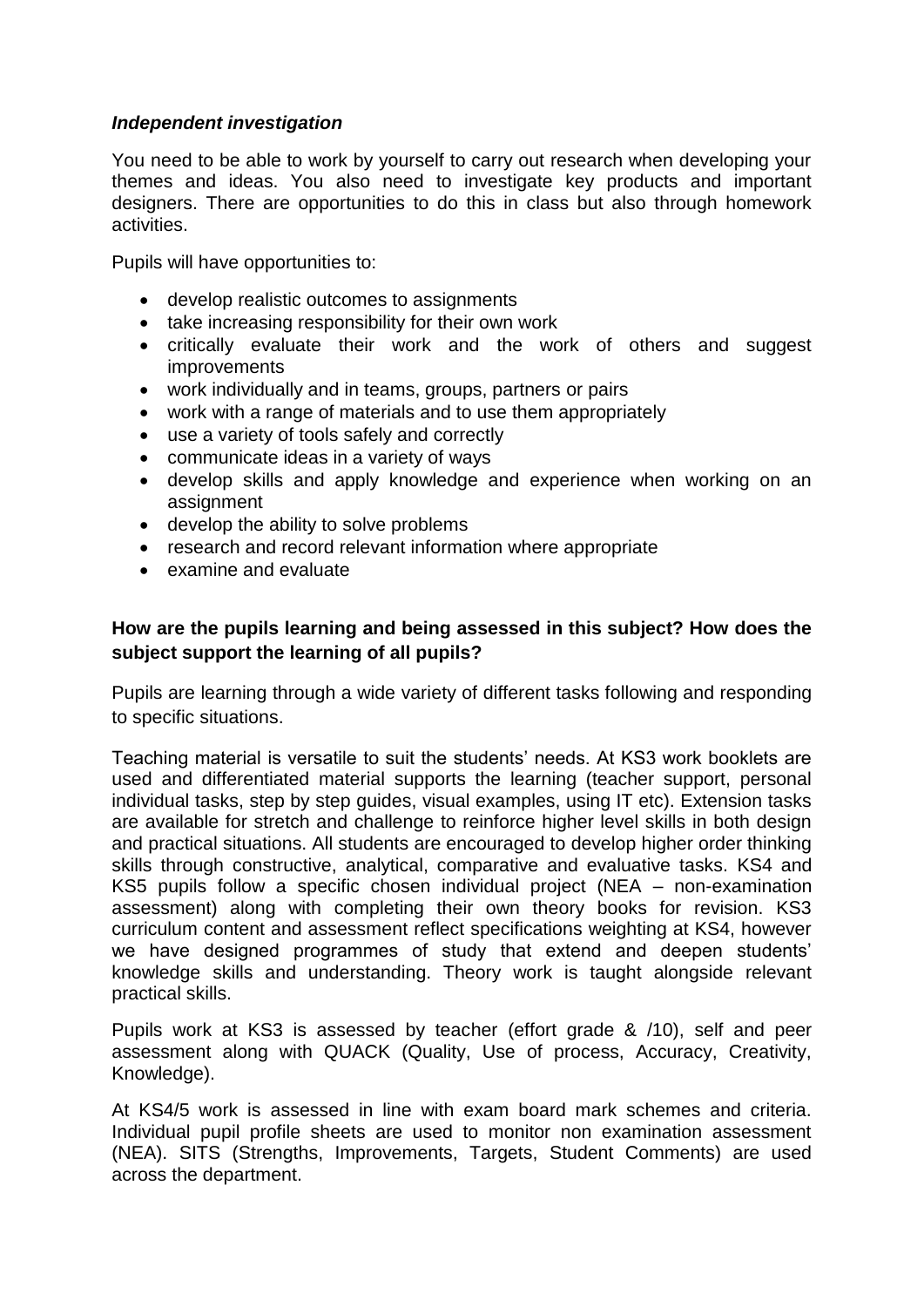## **How can pupils progress in this subject?**

At KS4 pupils can opt for GCSE Design and Technology (AQA) or Level 1/2 Hospitality and Catering (WJEC). At KS5 pupils can opt for A Level Product Design (AQA). Students may wish to pursue other level 2 and 3 qualifications at alternative education providers (e.g. further education colleges), for example, BTEC or Cambridge Technical in Art and Design, BTEC Engineering Technology.

Many of our students are successful at obtaining university places and modern apprenticeships in various sectors and roles. Successful apprenticeships in the past have included: BAE, Sellafield - GEN 2, Kimberley Clark, GSK, Williams F1, Tornado Wire, Slacks, Cyclife UK.

University courses that pupils may progress onto with level 3 qualifications in design and technology include:

- Product Design
- Fashion Design
- Graphic Design
- Interior Design
- Textiles
- Creative Technologies
- Materials Science
- Digital Technologies
- Digital Marketing
- Games Design and Development
- Engineering (civil, mechanical, electrical, marine, aerospace, design, automotive, software, agricultural, chemical)

University courses that progress on from qualifications in food and nutrition, hospitality and catering include:

- Food Science
- Food Technology
- Food, Nutrition and Health
- Human Nutrition
- Dietetics
- Food Business Management
- Food Development and Innovation
- Consumer Management and Food Innovation
- Food Manufacture with Marketing
- Events Management
- Environmental Health
- Food Safety, Inspection and Control
- International Hospitality Management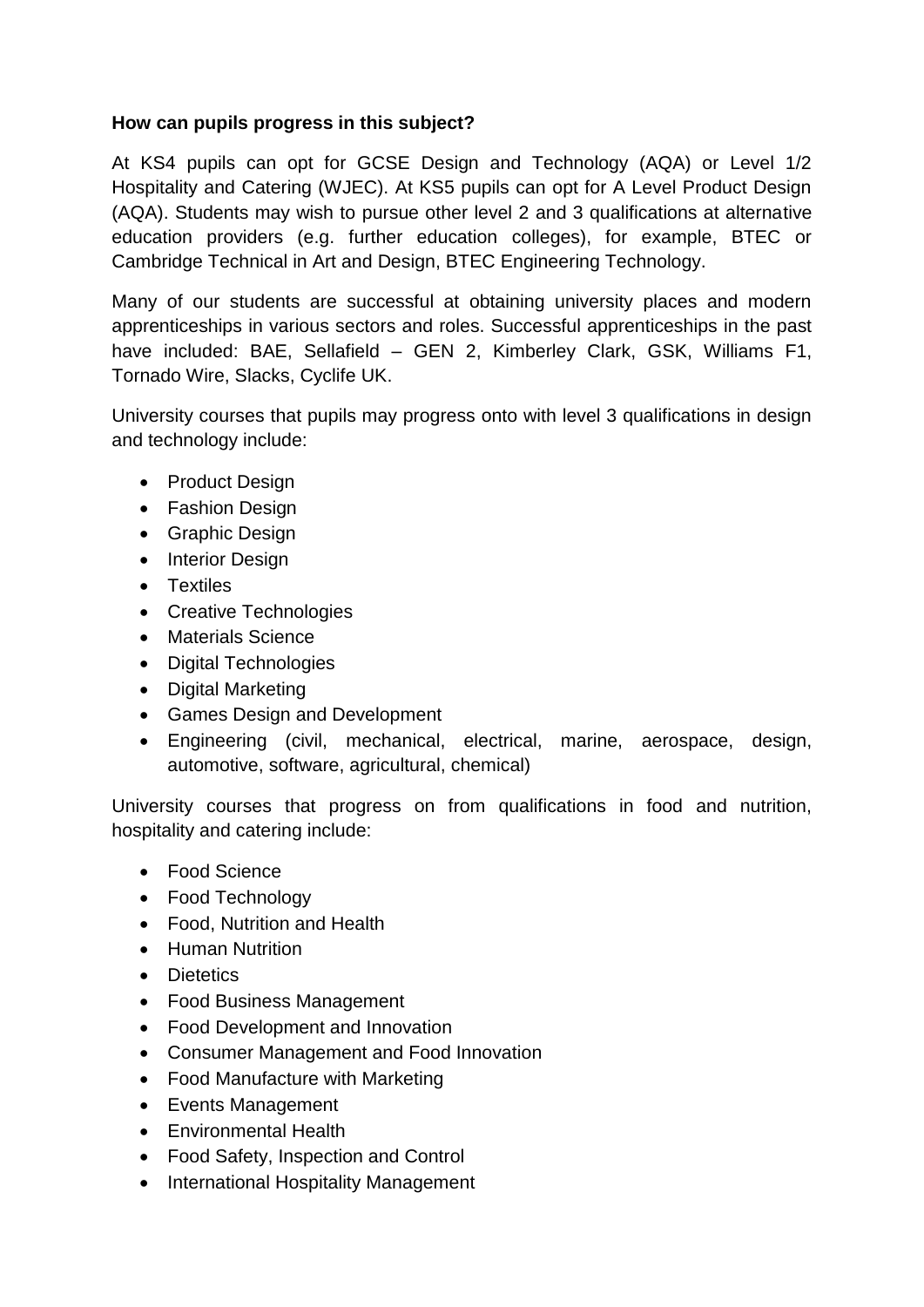- Agricultural Science
- Food Bioscience
- Sport and Nutrition
- Culinary Arts and Management
- Education

# **How does the subject support careers education, information, advice and guidance? What career pathways can pupils take by studying this subject further?**

Design skills and the ability to visualise new ideas can be useful in many job families such as marketing, sales and advertising, arts crafts and design, broadcast media and performing arts, journalism and publishing, construction, as well as engineering and manufacturing.

Design Technology links to a wide and varied range of possible career routes within the following fields:

- Engineering (Civil, Marine, Aeronautical, Electrical, Mechanical, etc.)
- Architecture
- Police Criminology
- Design CAD Engineer
- Fashion and Graphic Design
- Construction and Building
- Motor Vehicle technology, manufacturing and repair
- Trade Plumber, Electrician, Fitter
- Catering and Hospitality
- Event Management
- Photography and Media
- Textile Industry

# **How can pupils enrich their knowledge and understanding in this subject?**

The curriculum is enriched with contact with employers, agencies, universities and individuals, who have a wealth of experience and expertise within their specialist area. This gives our students the opportunity to further develop their understanding of the subjects and topics that are studied in each Key Stage.

Regular visitors and contributors to the design and technology curriculum include:

- Rotary Club
- McClures
- Little Big Bang Primary Event
- Crest Awards
- NSEC Big Bang Competitions Local, Regional and National